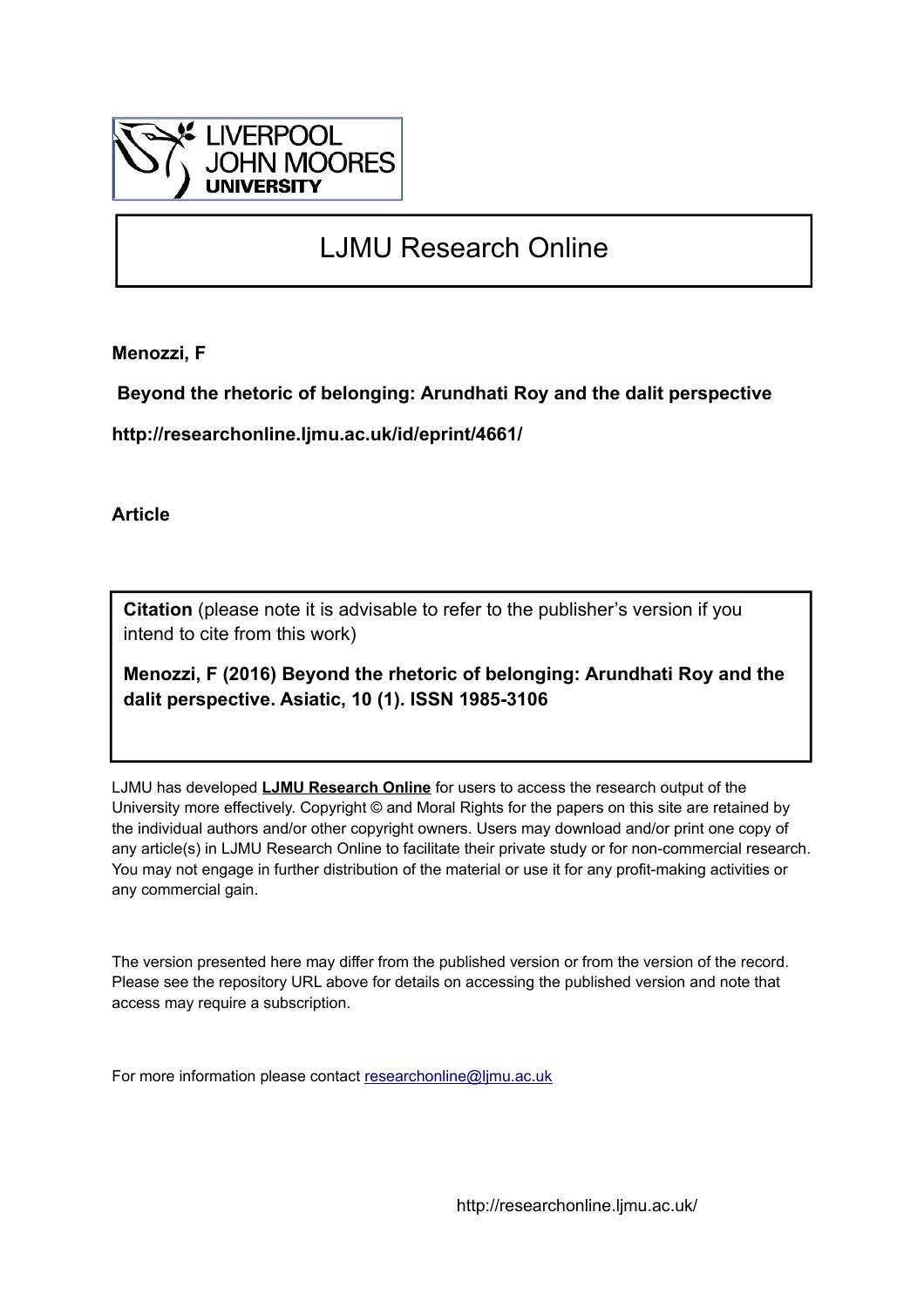## **Beyond the Rhetoric of Belonging: Arundhati Roy and the Dalit Perspective**

Filippo Menozzi<sup>1</sup> Liverpool John Moores University, UK

#### **Abstract**

This essay proposes a reflection on Arundhati Roy's recent involvement in Dalit politics. In particular, it addresses the polemic letter to Roy presented by a group of Dalit intellectuals after the publication of a new edition of Ambedkar's *Annihilation of Caste* (originally written in 1936)*,* which includes an introductory essay by Roy. The critiques against Roy interrogate the right to take part in public life without being able to claim "entitlement" or "authenticity." By discussing the debates over rights to speak and to "represent," this essay offers a reflection on the meaning of a politics of emancipation that falls neither into identity politics nor into appropriating the voice of the marginalised. Instead, this essay proposes a reappraisal of the value of an "ethics of identification" through which outsiders can assume the standpoint of the oppressed and be able to tell experiences that they have not lived through. Beyond the rhetoric of belonging, the exchange between Roy and her Dalit critics suggests an ethics of identification that emphasises the continuing relevance of expressing social consciousness and communication across sites of struggle for social justice.

#### **Keywords**

 $\overline{a}$ 

Rhetoric of belonging, Dalit politics, Arundhati Roy, politics of representation, ethics of identification, entitlement

The publication of a new annotated edition of Ambedkar's *Annihilation of Caste* in 2014, with a long introductory essay by Arundhati Roy, "The Doctor and the Saint," sparked a lot of controversy in India and in Europe. An important part of this controversy was published in the website Round Table India in March 2014. A group of Dalit intellectuals presented an open letter to Arundhati Roy, in which they question her ability and her entitlement to "introduce" *Annihilation of Caste.*  Neither a Dalit nor a Hindu, how is Roy supposed to "introduce" Ambedkar? Why did the publisher choose her to present this important book to

<sup>1</sup> Filippo Menozzi is Lecturer in English at Liverpool John Moores University, UK and holds a Ph.D. in Postcolonial Studies from the University of Kent (UK). His research interests are postcolonial and world literature, South Asian women's writing, Marxism, postcolonial theory, migration narrative and the politics and poetics of ethnography. He is the author of *Postcolonial Custodianship: Cultural and Literary Inheritance* (Routledge, 2014) and has publications in *Interventions*, *ARIEL*, *Wasafiri*, the *Journal of Postcolonial Writing* and *OpenDemocracy.*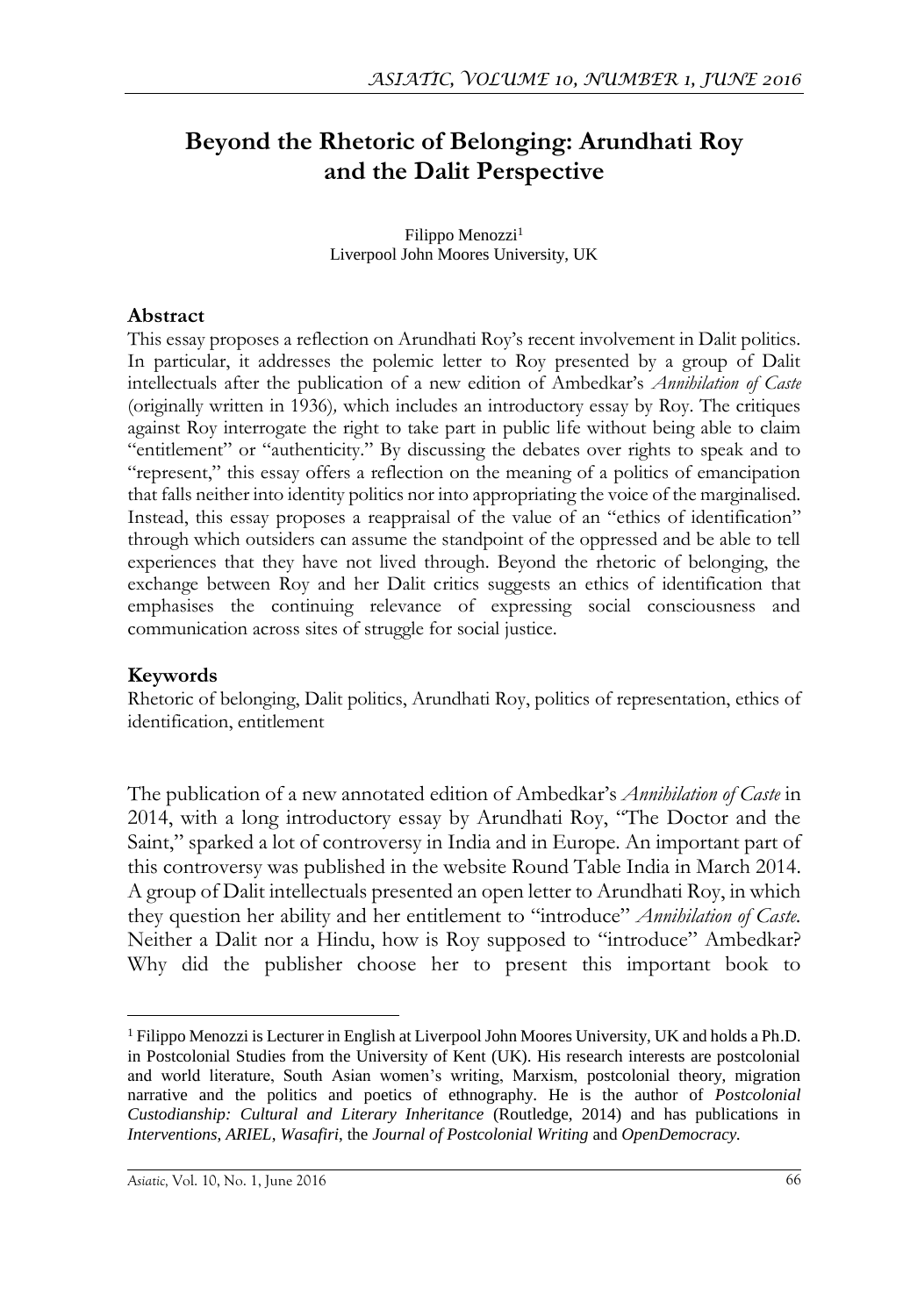contemporary readers? How can Roy's intervention avoid resulting in the appropriation and silencing of Dalit experience? The debates started after the online publication of some excerpts from Roy's introduction and the cancellation of the book launch in Hyderabad after threats from alleged Dalit activists, who later denied any involvement in preventing the launch. However, Dalit intellectuals reacted with anger and resentment to Roy's introduction. The website Round Table India offers an overview of the stakes of this debate. Dalit intellectuals have remarked that Roy is not entitled to speak for them and hence unentitled to introduce Ambedkar. The following reflections will explore the meaning and implications of designating Roy as someone who lacks the *title* to speak and to write. I will propose some thoughts on the value and significance of taking part in public life without the right entitlements, authority and without being able to claim authenticity. This discussion coincides with a growing interest in Dalit literature and politics beyond India, and the related issues of representation that emerge from this process. In their introduction to a volume on Dalit literature, Joshil K. Abraham and Judith Misrahi-Barak identify a potential predicament in writing on Dalit literature:

The problematic of *inside* and *outside* has been contentious: the issue of writing *on* or *from* a Dalit perspective reminds of other debates that have taken place in the context of other literatures – such as postcolonial or African American literatures. It raises questions of entitlement, authorship, legitimacy and voice, appropriation and reclaiming. Whose voice is speaking? Whose pen is writing? Who has a right to speak about the Dalits and their literature? (Abraham and Misrahi-Barak 4)

Within current, animated discourses on the politics of representation of Dalit voices, Gopal Guru makes the point that "the representation of Dalits by non-Dalits becomes problematic… since it sustains itself on the basis of a permanent exclusion of Dalits from the intellectual domain." However, Gopal Guru suggests that there also is a need for an "ethic informed by public accountability." Returning Dalits the authority to claim their own representation is not sufficient for "a transformative Dalit politics," as it prevents "the possibility of Dalits acquiring the intellectual leadership to speak in the universal language of emancipation" (Guru). The ability to move beyond the politics of representation towards a public ethic of emancipation is crucial. In postcolonial criticism, the work of Neil Lazarus has superbly demonstrated the need to challenge identity politics in favour of a materialist emphasis on universal liberation. In a pivotal passage of *The Postcolonial Unconscious,* Lazarus remarks that universalism is no "woolly abstraction" but rather an "active searching out and public presentation of connections, contrasts and alternatives" that articulate political demands (199). This is also what philosopher Alain Badiou observes in his important critique of cultural politics, by suggesting that the political is "less the demand of a social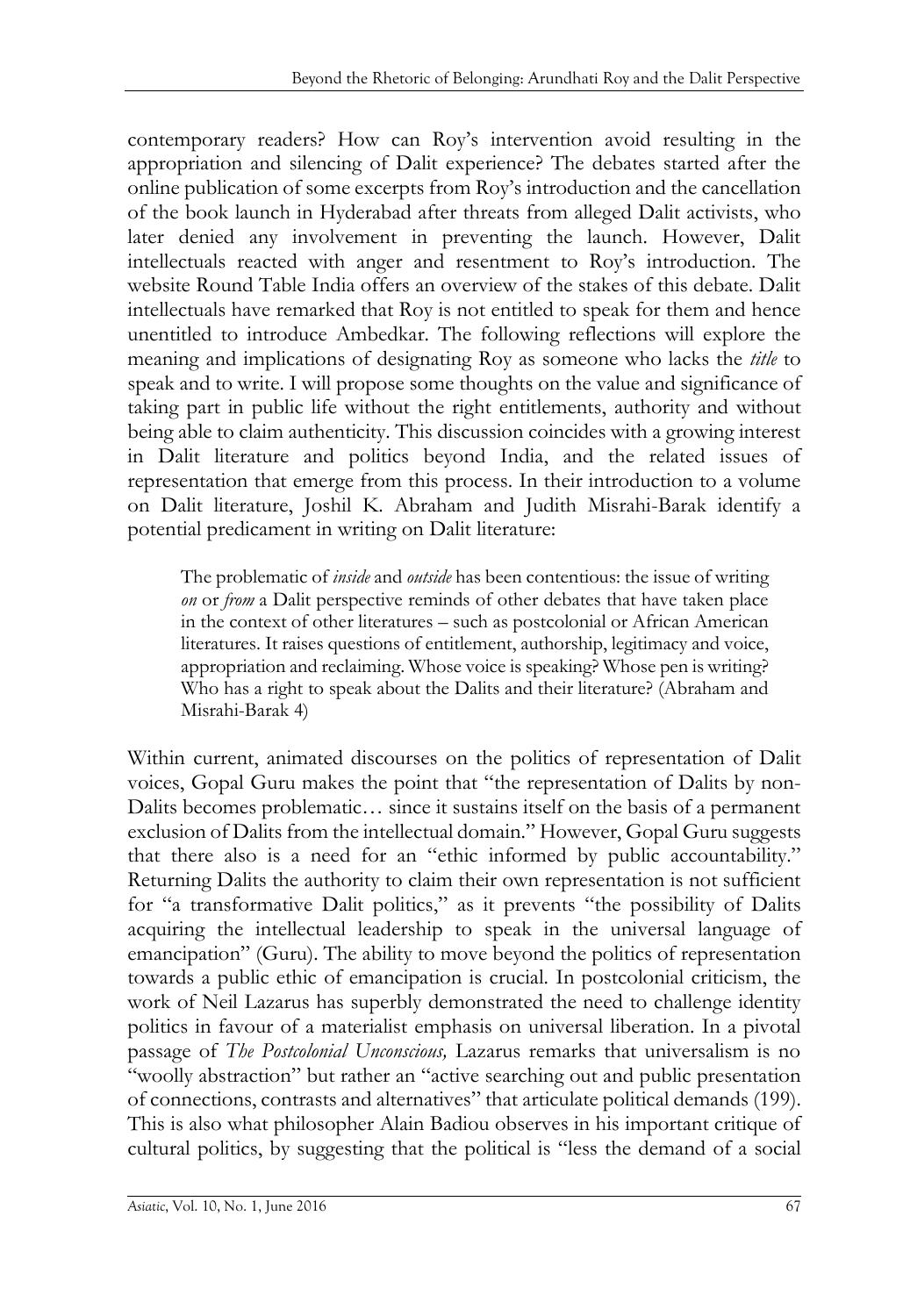fraction or community to be integrated into the existing order than something which touches on a transformation of that order as a whole" (109). The key question of whether a non-Dalit can speak *on* or *from* a Dalit perspective captures the entire problem of an ethics of universal social justice and political transformation in a postcolonial world.

In what follows, I would like to account for the fact that I am writing about this debate from a location in Europe and that I am speaking from *outside* Dalit culture. The question addressed to Arundhati Roy – are you entitled to speak at all?  $-$  is the first question that I intend to pose, by way of reflection, to my own writing. An Italian scholar working on questions of public intellectualism in postcolonial contexts, my positioning is defined by what critic Gayatri Chakravorty Spivak, in *Aesthetic Education in the Era of Globalization*, calls a "double bind," an insoluble contradiction. On the one hand, my European location would prevent me from claiming any sort of (critical) "authority" on the work of Arundhati Roy or the terms of this debate. There is, indeed, a distance between myself and the living context of this controversy and the constituencies, social movements, representatives that are involved. There is no way to collapse this distance. On the other hand, however, after following this debate and reading the new edition of *Annihilation of Caste* – including Roy's essay – I feel that I cannot *not* learn from and reflect on this debate. My position is marked by an impossibility and by an imperative: I cannot and must write at the same time. Italian philosopher Giorgio Agamben pointed this out in an influential work on ethics by writing that to speak, "to bear witness, is thus to enter into a vertiginous movement in which something sinks to the bottom… and something subjectified speaks without truly having anything to say of its own ('I tell things … that I did not actually experience')" (120). This double bind of witnessing is also presented in a pivotal essay on the historical experience of the Holocaust by Dori Laub, where he writes that "the imperative to tell the story… is inhabited by the impossibility of telling" (78-79). However, in Agamben's reflection on witnessing, the ethical question does not concern something that one can recognise as one's own past and own memory: it is the double bind of having to tell – to testify to – things that I have *not* experienced, that are *not* my own. Agamben defines the double bind of the witness as "the impossibility of speaking in his own speech" (120) and clarifies that this is the inescapable ethical demand bearing upon the witness. Without the distance or gap, there is no space for ethics, because subjects remain trapped in identity and immediacy. It is only those who are able to grasp and inhabit this gap – at the core of any situation of trauma, struggle, oppression and resistance – that can have a glimpse of the problem of testifying and engage with it. Even if you are part of the situation and fully entitled to speak, in other words, you become a witness if you are able to step outside the immediate and perceive a sort of inability to speak, assuming the outside as your own.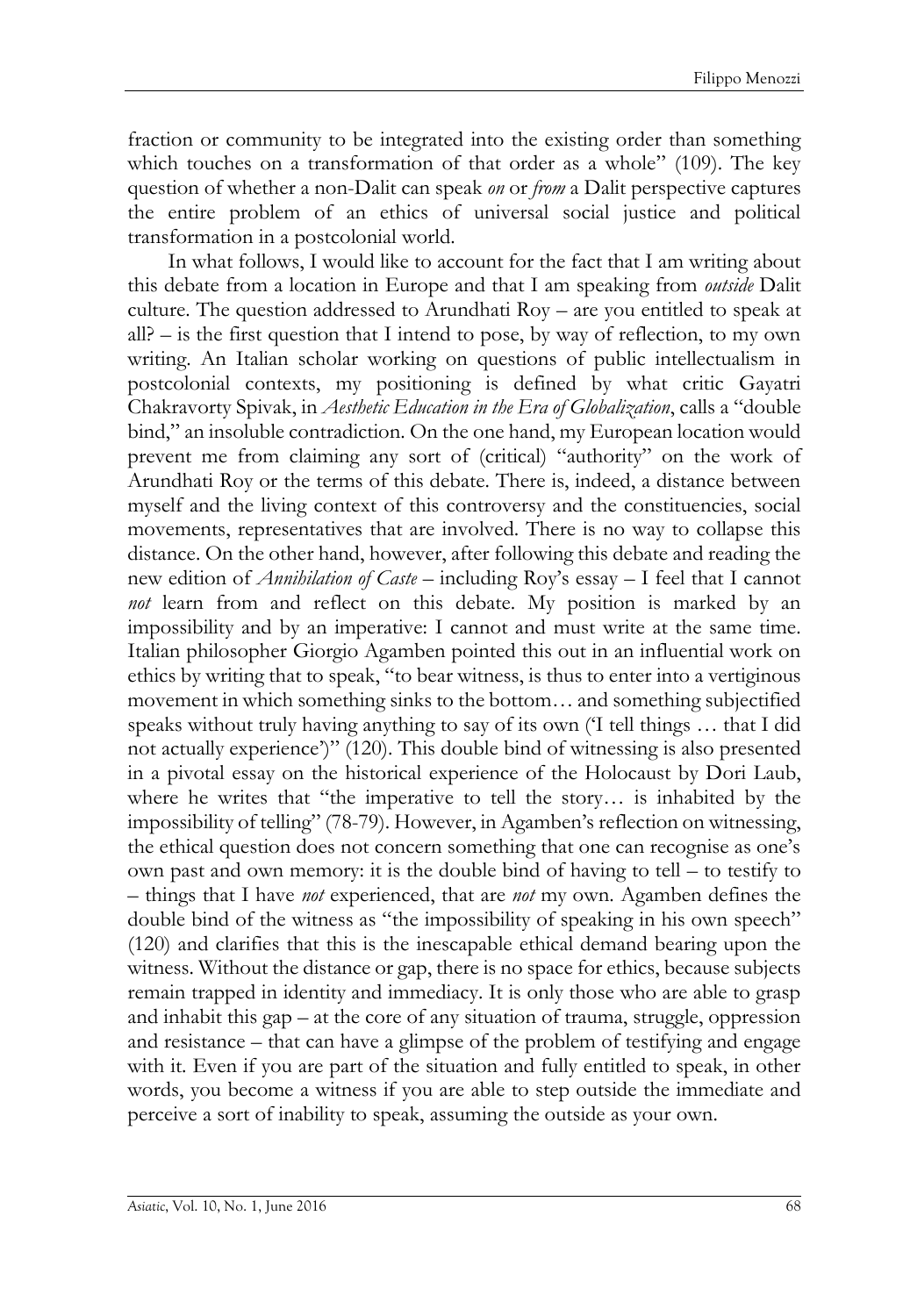The key problem in this context is how to turn the impossibility into a possibility, and hence define a meaning of the ethical that does not escape, but rather builds on the double bind of the testimony: speaking about something that one does not own, that is not part of one's own experience, that is marked by an unbridgeable distance. The controversy about Arundhati Roy allowed me to learn and to reflect on this key ethical problem that is at the heart of my research. For this reason, the subject of this essay does not concern whether Roy is or isn't the right person to introduce *Annihilation of Caste.* This essay attempts to connect the intervention of a South Asian woman writer to problems and issues that are also vital in the EU today, especially in relation to the importance of intellectual "affiliation" to social movements and collective struggle for social justice. In the first part of this essay, I will provide a summary of the key elements of the debate that emerged after the publication of "The Doctor and the Saint" and Arundhati Roy's response. In the second part, my reflections will relate this controversy to broader questions about public engagement, the role of creative writers in postcolonial politics, and the difference between a rhetoric of belonging based upon the claim to authenticity and an ethics of identification that builds on feelings of solidarity and empathy with the oppressed. The aim of this essay, in other words, will not be to *intervene* in the debate or take sides, but to *reflect* on the interest of this debate for readers that are involved in other sites of struggle and protest, yet could strongly benefit and *learn* from the work of South Asian women writers committed to social justice. The conclusion of my essay will elaborate on the possibility of placing South Asian women writers in a frame of international solidarity that is not merely reiterating the dominance of the jargon of identity politics and labelling South Asian writers as native informants.

#### **Who has the Right to Speak? On Commitment and Affiliation**

In their open letter published in Round Table India, the intellectuals of Dalit Camera pose 12 questions to Arundhati Roy. They are not mere questions – that is, speech acts intended to elicit a genuine answer, which the questioner does not yet know – but rather exhortations and, partly, rhetorical questions, to which the questioner already knows the answer. Thus, in some of their initial statements, Dalit intellectuals ask:

Your essay does not serve the purpose of an introduction to Ambedkar's classic text *Annihilation of Caste*. You did not track the publication or circulation history or even the historic role of *Annihilation of Caste* in Indian society. In what ways you feel that you are competent to introduce this text?... Do you share the view that Dalit activists and scholars are better qualified to introduce Annihilation of Caste both in terms of their engagement with Ambedkar and their life experience? (Dalit Camera)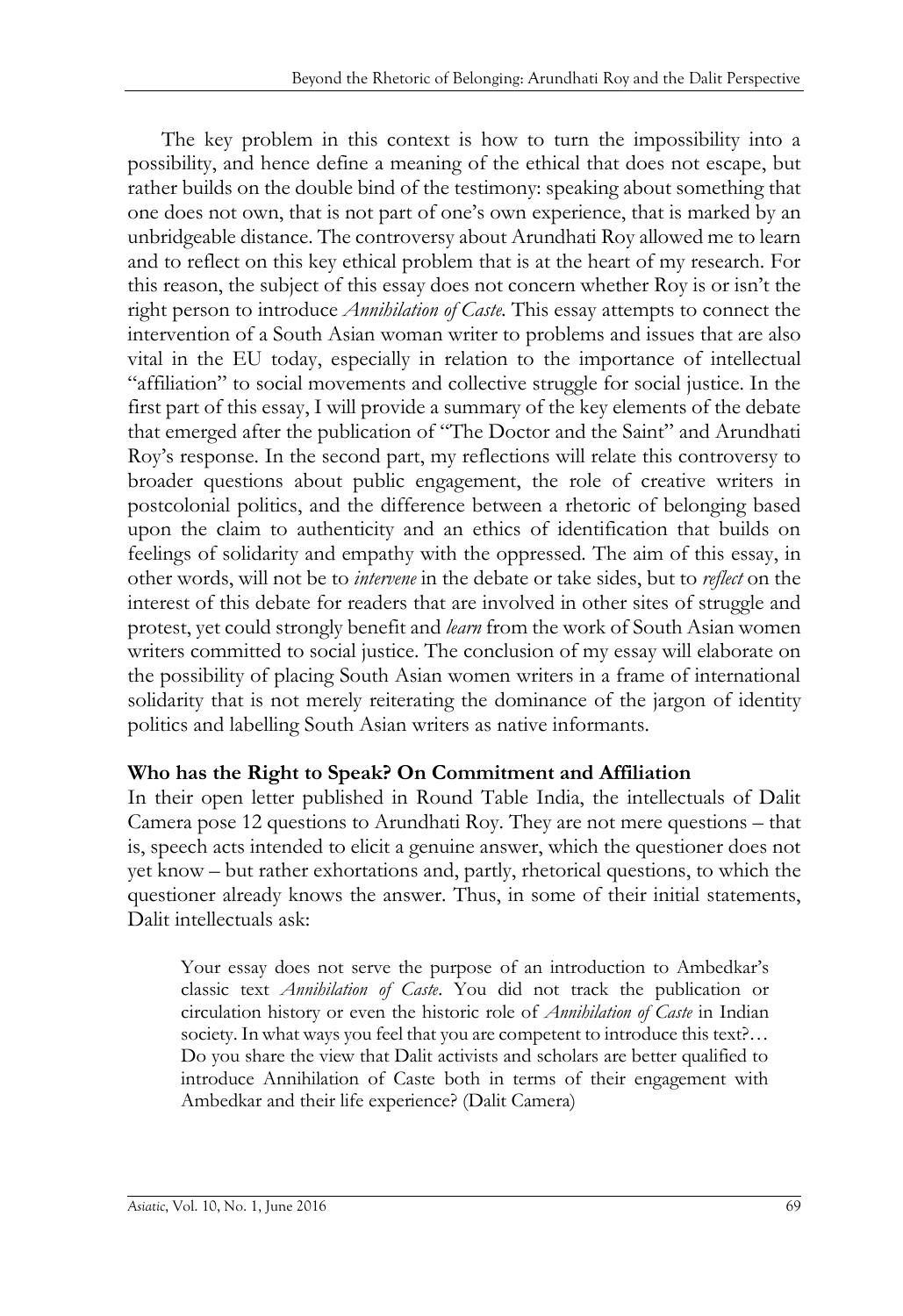This cluster of questions highlights three important points: first, it claims that Roy's essay does not "serve the purpose" of introducing Ambedkar's text; second, it questions Roy's "competence" in introducing it and, third, it suggests that Dalit scholars are "better qualified" to do it – in terms of their engagement and life experience. It is worth noting that these statements adopt a language of competence, skill, ability and qualification. The questions do not concern so much *what* Arundhati Roy has written or not written about Ambedkar. The lacunae in her writing point to the very fact that she is speaking about his legacy today. This is not a discussion about contents or propositions but rather about the position of the writer and her supposed status and identity. In her response, Roy deals with the first, crucial, issue that is put forward by Dalit Camera. She writes:

First of all, on the subject of representation…. Our debate of course is not about the political representation of Dalits in general, but whether a non-Dalit can/should have written this introduction at all. It is not a new debate, but one that the Civil rights movement in the USA, Feminists all over the world, the anti-Apartheid movement in South Africa, and the Queer Movement deal with all the time.... If it is your case that a Dalit writing about Ambedkar will have a different reading from a non-Dalit, a privileged caste Hindu, then I agree with you -- though I would still exercise caution against essentialism of this sort. But to say that every Dalit reading is automatically "authentic" and every non-Dalit reading is "misleading" is not something that I agree with. The point is, whatever my privileges are  $-$  or yours for that matter  $-$  are we fighting against Brahminism or strengthening it? ("Response to Dalit Camera")

In her answer, Arundhati Roy does not claim that Dalit intellectuals are wrong and that, in contrast with what they propose, she has indeed every right to speak and to introduce. Roy does not reclaim any kind of entitlement or belonging. On the contrary, she agrees with her critics and even concedes their point. In a way, she is stressing that they are right: a Dalit would have a *different* reading. The problem is, however, whether this difference is so "different" to prevent Roy from understanding things from a Dalit point of view. The fact that she emphasises does not concern the "lived experience of being Dalit," of course, of which a Dalit can give a more accurate representation. The question concerns whether a non-Dalit can write the introduction to Ambedkar, and whether any Dalit reading would be "automatically" correct and authentic. This has to do with the formulation of identity politics and the right to speak, but also with an understanding of the specific claims that are being made by writers. Roy does not seem to deny that Dalit can provide a more accurate description of their situation, but this does not prevent her from writing about Ambedkar. The contention in this first round of debate between Dalit Camera and Roy is one that cannot be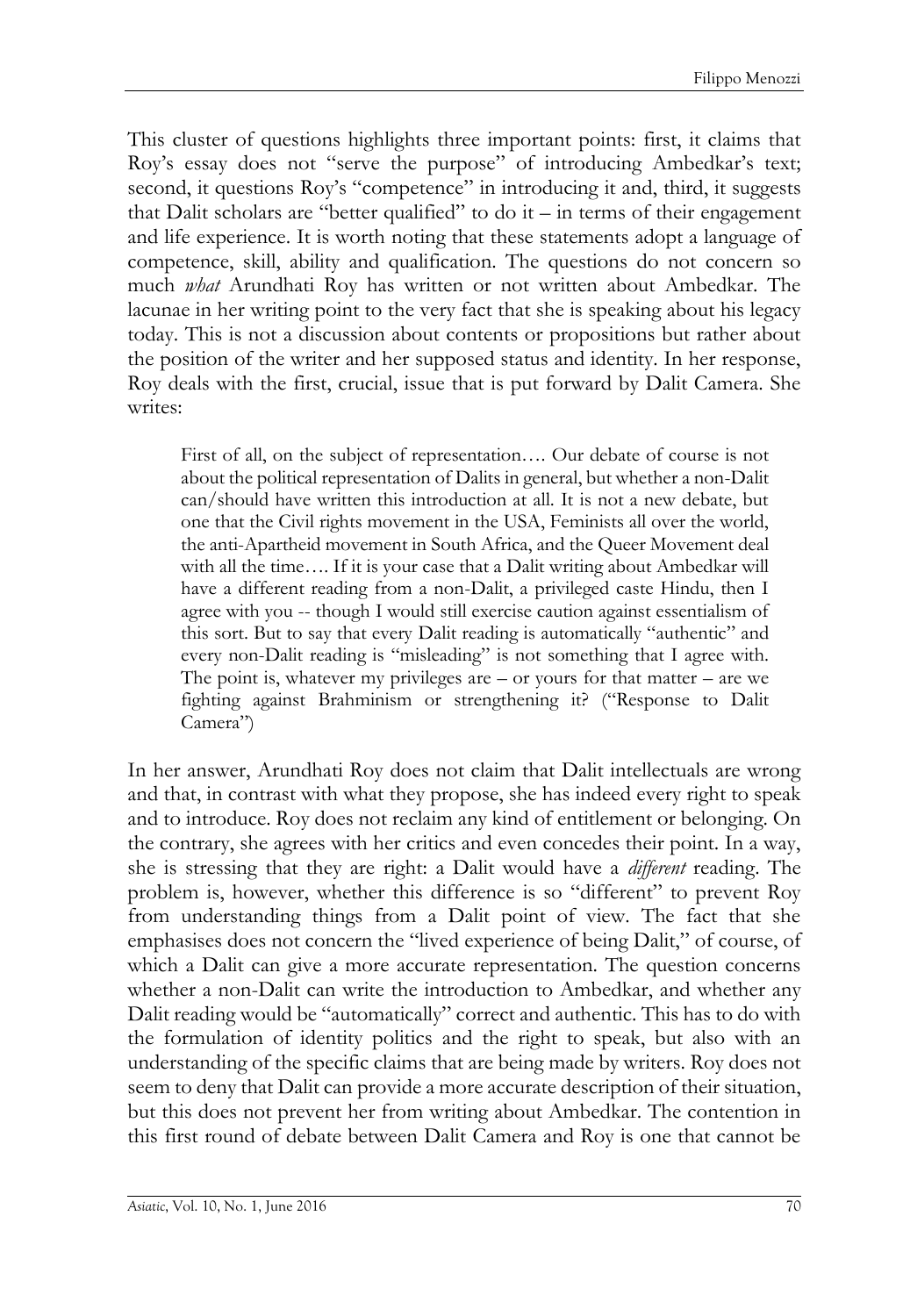easily solved or dismissed: on the one hand, Dalit Camera have a point when they interrogate why Roy has the role of introducing Ambedkar. On the other hand, Roy's answer underlines that non-Dalit "can/should" have the possibility to write about Ambedkar and even "introduce" *Annihilation of Caste.* Roy's position-taking is worth examining, because it captures the ethical dilemma of feeling the imperative and simultaneously not having the legitimacy to write about a topic.

Roy feels the imperative, Dalit Camera emphasise the impossibility: these two positions do not need to be seen as mutually exclusive. What can be learned from Arundhati Roy's response is the ability to assume or inhabit critically this paradoxical, problematic situation. She rightly points out that this is a key debate within the Civil rights movement in USA and in other contexts. Many affinities have been proposed between the Dalit movement and black struggle in North America, starting from the tradition of connections and exchanges between Dalit and Afro-Americans in what Vijay Prashad calls the "Afro-Asian traffic," and the naming of Dalit resistance as "Dalit Panthers" after the "Black Panthers" (Gokhale-Turner 77). In other words, the problem of who is entitled to speak is already a transversal question: representing means achieving the ability to create a contact zone between different contexts of struggle, being involved in an exchange with the *outside* of a community. Also, Roy refers to feminism, a movement in which the issue of representation and being legitimised to speak for someone else has been central for decades. Thus, in her important response to Chandra Talpade Mohanty's 1988 influential essay, "Under Western Eyes: Feminist Scholarship and Colonial Discourses," Sara Suleri makes important reflections that resonate with Roy's letter. Suleri writes:

The claim to authenticity  $-$  only a black can speak for a black; only a postcolonial subcontinental feminist can adequately represent the lived experience of that culture – points to the great difficulty posited by the 'authenticity' of female racial voices in the great game that claims to be the first narrative of what the ethnically constructed woman is deemed to want. ("Woman Skin Deep" 760)

Suleri's reflections speak to the debate over Roy's introduction of Ambedkar because they reveal a similar problem within the feminist tradition. Western feminists have appropriated the voice of Third-World women and hence kept them in an "object status," always spoken for, and silenced by, the subjectivity of the representative. Yet, Suleri's critique of the jargon of authenticity shows that by rightly opposing western appropriations of their standpoint, Third-World feminists risk becoming a new "first narrative" of what women want: identity politics is another form of exclusion, appropriation and silencing. The important struggle against restoring the voice of the excluded should avoid merely reiterating the same act of exclusion and appropriation of claiming that only some are entitled to "represent" by virtue of their innate authenticity.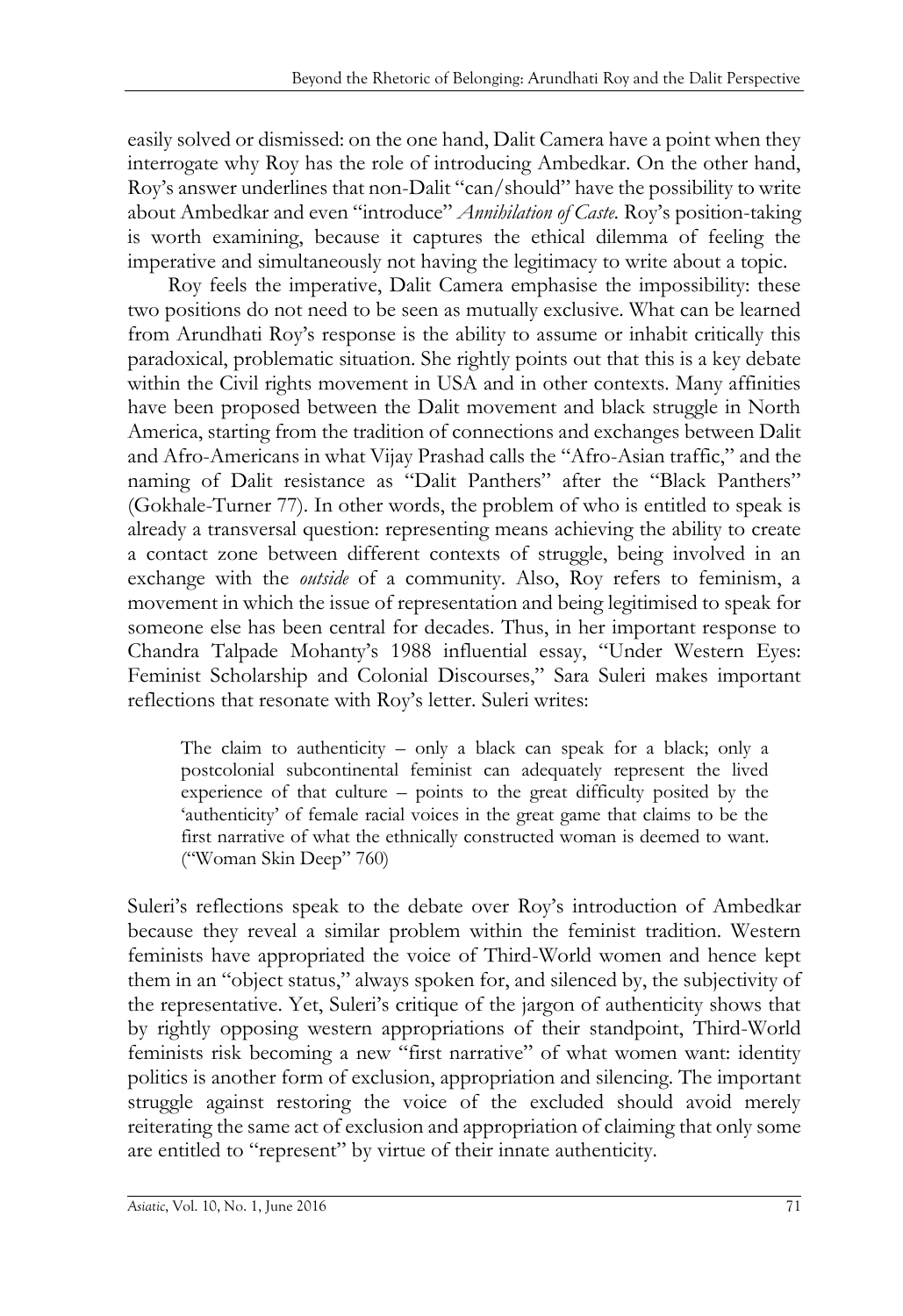In keeping with Suleri's critique of Mohanty's dichotomy, Arundhati Roy overcomes a simple "literal" ethic whereby either you are "authentic" and hence entitled to speak for your own experience, or you are inauthentic, hence you are someone who appropriates and exploits others' suffering and histories. Roy's response goes beyond this opposition to suggest a third possibility: you can also write about Dalit experience, being aware of your own position, yet not renouncing the responsibility of witnessing Dalit suffering and expressing your solidarity in the struggle for social justice. In the context of Dalit feminism, it has been argued that a simple claim to difference is not enough to achieve a truly transformative politics. In an important essay on the tradition of Dalit women's struggle, Sharmila Rege suggests the possibility of creating a "Dalit feminist standpoint." She observes:

The Dalit feminist standpoint which emerges from the practices and struggles of Dalit woman, we recognise, may originate in the works of Dalit feminist intellectuals but it cannot flourish if isolated from the experiences and ideas of other groups who must educate themselves about the histories, the preferred social relations and utopias and the struggles of the marginalised. A transformation from 'their cause' to 'our cause' is possible for subjectivities can be transformed. By this we do not argue that non-Dalit feminists can 'speak as' or 'for the' Dalit women but they can 'reinvent themselves as Dalit feminists.' (Rege 45)

Sharmila Rege provides a convincing critique of identity politics and remarks the difficult task of inhabiting a Dalit feminist "standpoint" through which different sites of struggle for emancipation could communicate. Her observations also stress the crux of the debate: is it possible at all that "their cause" can become "our cause?" Can an outsider rightly express solidarity, empathy, even identification with the oppressed without silencing their voice? Is such a thing as an ethics of identification possible, beyond the politics of representation? This set of questions leads to another important cluster of issues posed by Dalit Camera in Round Table India, which further problematises Roy's introduction. The Dalit Camera collective write that Roy has "done injustice to Ambedkar's text" and ask whether Roy feels that she is "an authority (in terms of your research or involvement in Dalit politics) on Ambedkar" and therefore "competent to assess Ambedkar's position on capitalism, Adivasis, Brahmanism, caste etc" (Dalit Camera). They continue:

Dalits feel cheated that you and Navayana GOT all the media attention… but the title *Annihilation of Caste* by Dr. B.R. Ambedkar is just used. Why did you use Ambedkar in this manner? Do you feel now that it is unethical? (Dalit Camera)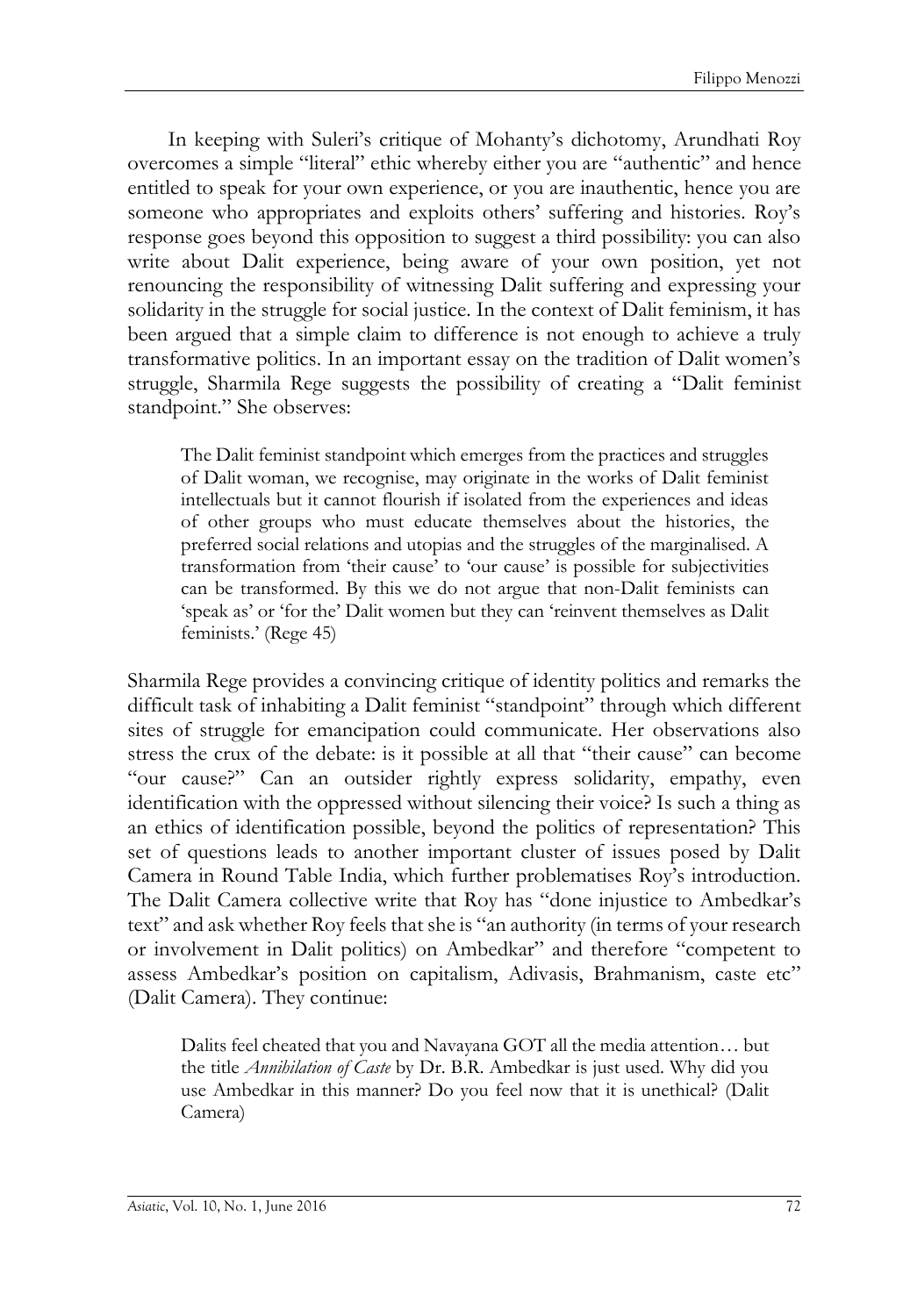These additional questions add the dimension of an "unethical" authorship into the debate. Alongside interrogating Roy's position and identity, Dalit Camera want to know more about the real intentions of Arundhati Roy and the effects produced by her involvement. Besides interrogating Roy's entitlement, Dalit Camera also question her status and responsibility as a writer: Roy is said to have "used" Ambedkar as a pretext to write an essay on Gandhi instead of doing justice to Ambedkar. Dalit intellectuals argue that Roy not only appropriates Dalit experience, but also assumes the position of an author/authority on Dalit history in order to shift attention away from the real issue of Dalit emancipation. They argue that the intellectual captures media attention and obscures the reality of the oppressed. Arundhati Roy continues her answer by addressing this issue in detail. She responds:

I am not a Dalit, I am not a Hindu, and I am not an authority on Ambedkar, though I have, unlike many people, including many Dalits, taken the trouble to read him. I do not write from a position of authority. I write from the position of a writer who engages with things that she feels are important to her, and to the society that she lives in. I am sure there are several scholars, both Dalit and non-Dalit who are better placed to write an introduction to *Annihilation of Caste* far more knowledgeable than mine. They should go ahead and do so. ("Response to Dalit Camera")

Interestingly, Roy renounces the position of "authority" and rephrases her position as a "writer who engages with things that she feels are important to her." This remark could seem very simple to understand and straightforward, but it is actually very subtle. Roy is moving the meaning of being authentic from a question of identity to the authenticity of her moral imperative, making clear her intention and motivation to write. Her position is defined by what is "important to her": instead of writing because there is something that she can claim to possess or represent, it is the fact of being a writer that allows her to articulate and express what is important to her. A radical reversal has taken place. Dalit resistance prompts Arundhati Roy to express her solidarity and "affiliation" to the cause of anti-caste struggle. To adopt Edward Said's famous distinction between human bonds made out of biological relations of *filiation* and critical forms of *affiliation* across different social groups (Said 16), it could be said that Roy does not allow her affiliative relationship to become another form of filiation. Solidarity created independently is not rooted into a rhetoric of belonging. Arundhati Roy does not take part in Dalit politics as a Dalit native informant, but she participates in it nonetheless. Dalit Camera seem to be able to see things only from the other point of view: your filiation is what prompts you to political engagement. For Roy, it is political engagement that prompts forms and occasions of social affiliation. This is not mere reversal of identity politics but the envisioning of another politics, and another ethics, altogether. Dalit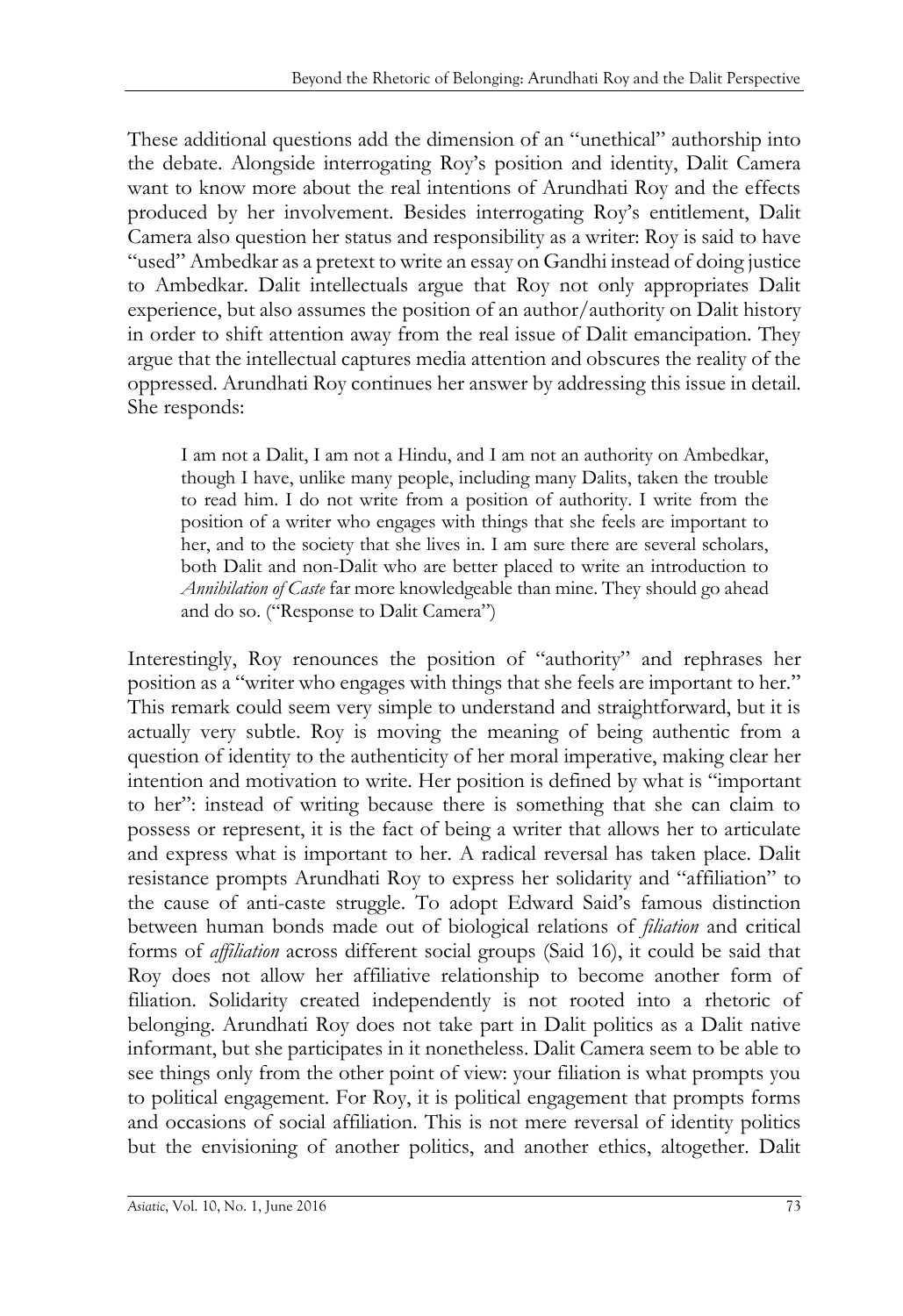Camera's reproach that Roy is "using" Ambedkar and hence being "unethical" does not fully engage with the possible meaning of an ethics of identification that depends on intention and motivation instead of claims of authority.

#### **On Adopting the Experience of Living Others**

The problematic relationship between affiliation and commitment raised by the debate between Roy and Dalit Camera is highly relevant to current discourses on postcolonial ethics and politics. A thoughtful investigation of the possibility of being able to represent experiences and histories that one has not lived through can be found in Marianne Hirsch's theory of post-memory: the memory of what one has not experienced. The concept of post-memory is based on the possibility of transmitting traces of traumatic events by generations of descendants of the victims. Will future generations be able to remember things that they have not suffered? How will they articulate their entitlement, right to speak and "authority," even if there are no direct survivors left? Hirsch asks:

If we thus *adopt* the traumatic experiences of others as experiences that we might ourselves have lived through, if we inscribe them into our own life story, can we do so without imitating or unduly appropriating them? (Hirsch 114)

Hirsch's ethical dilemma points to the ability to *adopt* the trauma and suffering of others as our own. This is a central question, one that could be raised in relation to the exchange between Arundhati Roy and Dalit Camera: can anyone *adopt* the traumatic experience of others? Would the historical experience of Dalit oppression and resistance be communicable by a non-Dalit? Hirsch's words emphasise a vital issue, yet the controversy over Roy's essay on Ambedkar extends this interrogative to reach a wider temporal and spatial dimension, beyond Europe and beyond the reference to "memory." Indeed, what Hirsch develops in the context of memory, especially as regards memories of the Holocaust, has wider implications and needs to be expanded in order to include the problem of being able to adopt the experiences of others who are living and continuing to endure oppression and to manifest resistance in the present. It is not just past suffering that has to be accounted for: the tradition of the oppressed requires attention to the present as well. The question concerns whether there is someone who is able to assume as her own what remains unsaid of the exploitation, violence and marginalisation that are being carried out on oppressed groups.

Indeed, this is not so much a question of being able to *remember* but rather to *identify with* something that one does not experience oneself. It is more about witnessing rather than just recollecting. As Agamben notes, witnessing implies being able to "place oneself in one's own language in the position of those who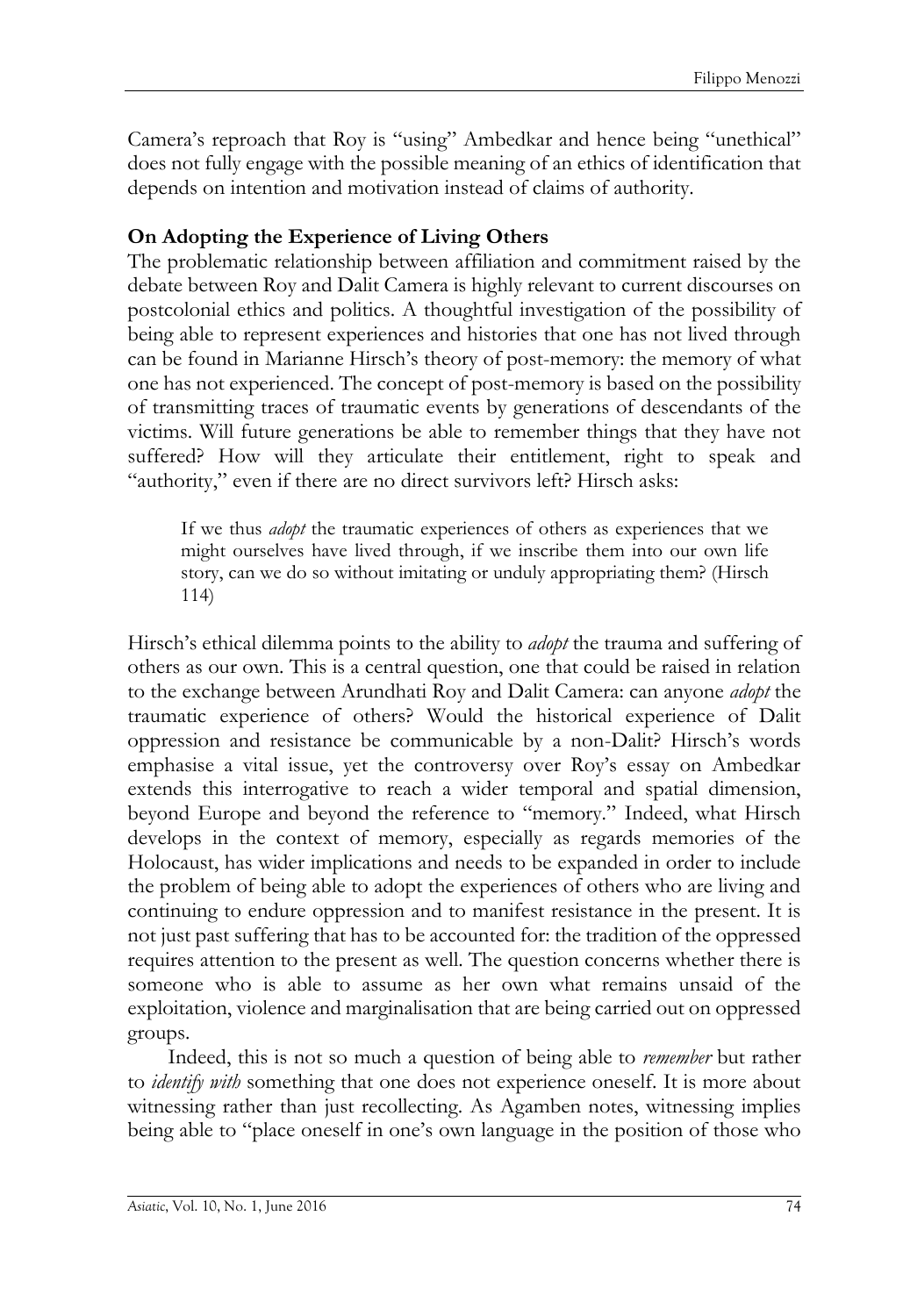have lost it" (161). The point is not only to be able to reminisce about past things that are at risk of disappearing, but to mobilise this process in order to act upon the present. The ethical quest needs to turn into a politics. Furthermore, rather than restricting the acts of postmemory to the realm of filiation – *our* family, *our*  group or lineage – the ethical double bind of witnessing triggers what critic Kaja Silverman calls a process of "heteropathic identification": an act that introduces in *my* memories and my story "not only what resides outside the given-to-be-seen, but what my *moi* excludes – what must be denied in order for myself to exist as such" (185). Heteropathic identification would, in other words, "introduce the 'not me' into my memory reserve'"(185). This would correspond to Alison Landsberg's notion of a form of identification "structured not on sameness and similarity, but on distance and difference" (225). The point is to develop the ability to identify with the other, in order to introduce an element of otherness, critique and distance within ourselves. In the case of Arundhati Roy's debate with Dalit Camera, the witness is the one who is able to place oneself in the position of those who are oppressed, *even if they have not lost their language, because they are living and they are able to speak.* Assuming a Dalit standpoint is an epistemological act that does not aim at appropriating Dalit experience, but at becoming able to listen to Dalit perspectives by identifying with them; it is the precondition to challenging caste-blindness. Instead of being based on the absence of the other, the ethical dimension that can be learned from Arundhati Roy's commitment concerns the ability to witness what is living and present. It also guarantees exposure to questions and responses by Dalit intellectuals. From this point of view, the online exchange over Ambedkar's introduction is highly precious and instructive for thinking ethical and political engagement in the twenty-first century. The last extract from Dalit Camera's questions that I report in this essay reveals the intention behind this interrogation of Roy's role and entitlements. Dalit Camera write:

The intention has always been to raise criticism of your role in the preparation of the edited book and also the contents of your introduction. Many Dalit activists including myself are not pleased with your introduction and the planning of the event and publicity around your book and your star status…. The intention is not to stall the event or to ban your views but to make our point that you did not do justice to *Annihilation of Caste*. (Roy, "An Open Letter")

This passage reveals that the Dalit constituencies that Roy is supposed to be representing or even "patronising" are indeed able to express their voice and be heard. The value of Roy's intervention also rests on her ability to cause a response from Dalit intellectuals. Her answer, indeed, ends with the exhortation that Dalit and non-Dalit scholars write another introduction to *Annihilation of Caste.*  Whereas Dalit critics attack Roy for her compliance with capitalism – her star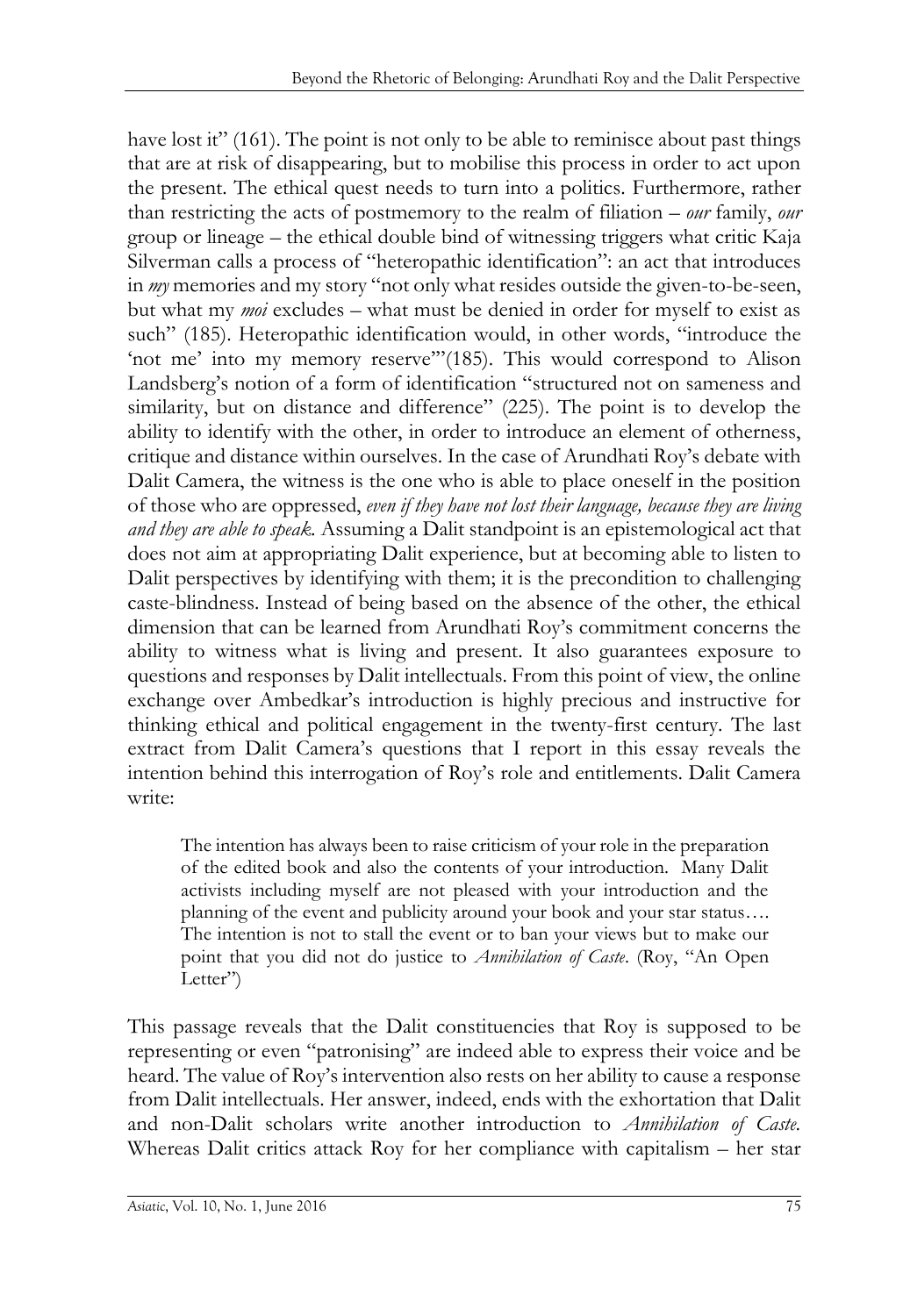status and publicity for the event – their use of the internet as an arena to voice their views suggests that both Roy and Dalit intellectuals are contributing to the making of a common public sphere that goes beyond the Subcontinent. The circulation of the debate beyond Dalit activists reveals potentialities for constructing political solidarities and the role of intellectuals in taking part in social movements. Whereas Roy has been described by critics as a "messiah" and as a "star," her interventions often take the form of declarations, statements of solidarity, or reports that do not claim to be "representing" Dalit voices but rather to indicate the possibility to adopt their position as our own. Roy's ethics of identification suggests the attempt to create affiliations among people in struggle.

In contrast with what François Laruelle calls the "dominant" or mediafriendly intellectual, Roy's interventions need to be read as "declarations" of a committed writer: declarations and position-takings rather than a manifesto, and her position as a writer should not be confused with the claims of a prophet or a messiah. The concept of writing a "declaration" rather than a manifesto has been expressed recently by two important political thinkers, Michael Hardt and Antonio Negri, who also had to confront the issue of writing about things that they do not "represent." In their case, the movement was not the Dalit movement but the social movements of protest initiated in 2011 in North Africa, which are still continuing today in many locations of the globe. Hardt and Negri published a short reflection in the online journal *Jacobin,* where they present their thoughts in the form of a declaration on current events rather than any sort of manifesto. They write:

Manifestos work like the ancient prophets, who by the power of their vision create their own people. Today's social movements have reversed the order, making manifestos and prophets obsolete. Agents of change have already descended into the streets and occupied city squares, not only threatening and toppling rulers but also conjuring visions of a new world. (Hardt and Negri, "Take Up the Baton")

People are already fighting and forging new political alliances in streets and city squares. They do not need any sort of prophet or super-star to indicate the way. Fully aware of this, Arundhati Roy never claimed any leadership or authority to "represent" Dalit, Adivasi or any other oppressed community. Her work problematises any conjuring of homogeneous entities such as "the people" and always points to the differential claims, exigencies and forms of oppression through which people in struggle define themselves. Reading Arundhati Roy also solicits reflections on the possibility of identifying with the oppressed, beyond the logic of stardom and publicity. Intellectuals such as Roy have today assumed the role of articulating and critically expressing movements that already have a voice and an existence. Roy embodies the "traditions of rational thought in our intellectual heritage" that, according to Romila Thapar, have marked the social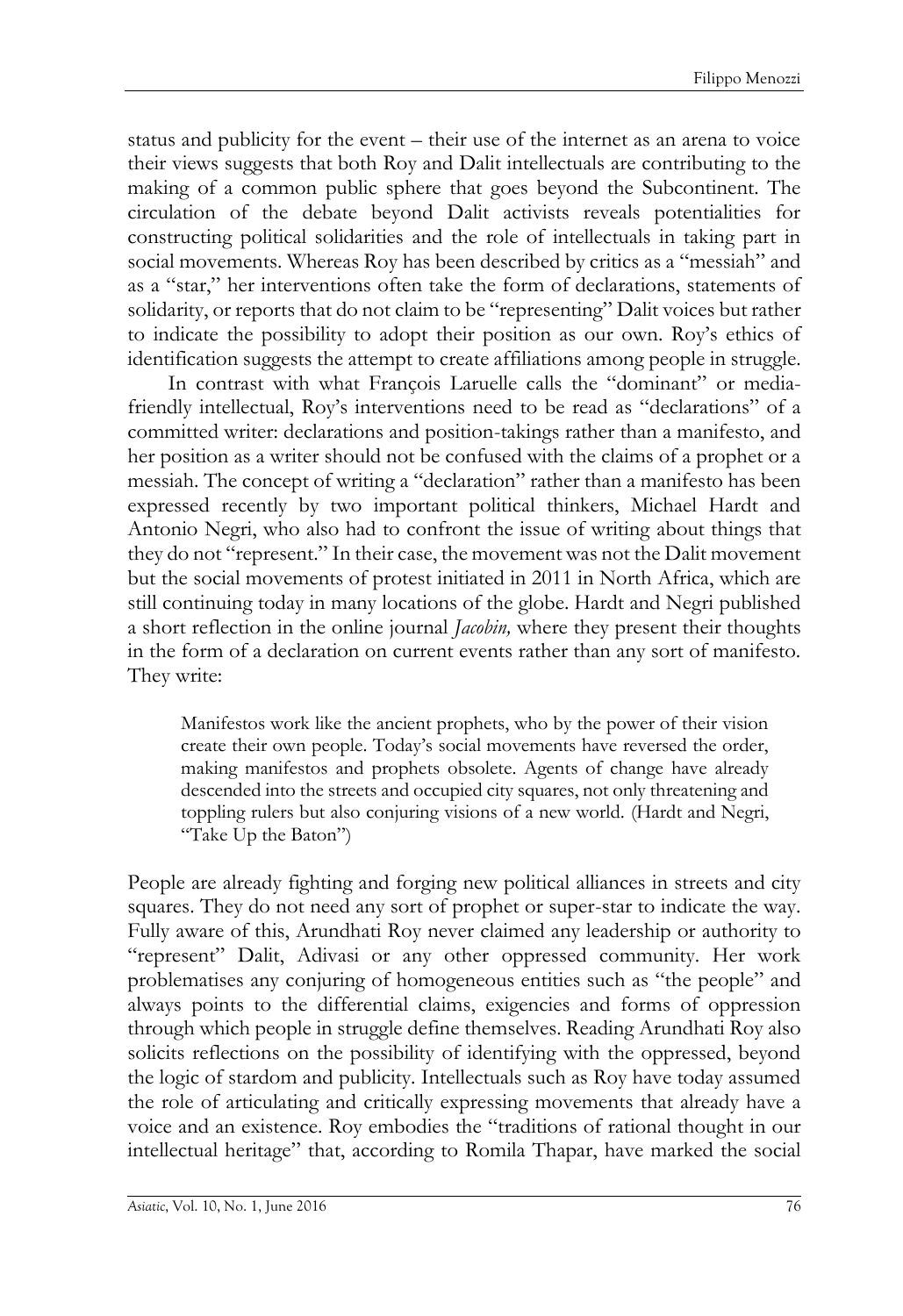function of public thinkers in the Subcontinent since Antiquity. Her role as intellectual corresponds to the reflections proposed by Hardt and Negri in their declaration, where they remark that the "task is not to codify new social relations in a fixed order, but instead to create a constituent process that organizes those relations and makes them lasting while also fostering future innovations and remaining open to the desires of the multitude" ("Take Up the Baton"). Intellectuals do not have the function to tell people what they should do, or who they are. But, precisely for this reason, intellectuals are still needed, if they are able to assume the role of organising existing relations, making them last and keeping them open to future changes. The intellectual should inhabit the position of a custodian or a keeper of living realities that are already being shaped, instead of aiming to fix them into a frame. Roy's reply to her critics points to this task of making the struggle last, forging new connections and keeping anti-caste struggle open to new inclusions and solidarities.

### **Conclusion: Beyond the Rhetoric of Belonging**

In an important essay on the differences between slavery and untouchability, Ambedkar wrote that "if a man is deprived of his liberty indirectly he has no consciousness of his enslavement. Untouchability is an indirect form of slavery.... It is enslavement without making the Untouchables conscious of their enslavement…. It is real though it is indirect. It is enduring because it is unconscious" (Ambedkar, *Writings and Speeches* 15). In societies that reproduce such forms of "indirect" and "unconscious" enslavement and oppression, an ethic of identification can help articulate a public consciousness of inequality and social injustice. This does not imply that engaged writers have a vanguard, leadership or spokesperson "entitling" role that would enable them to speak for oppressed groups. Those able to identify with the oppressed do not speak the "truth" to power, nor do they represent "the people." But they can help formulate a public consciousness of oppression.

The ethics of identification means the ability to assume the standpoint of the other in order to contribute to a political transformation of society as a whole. For this reason, Dalit intellectuals can rightly claim that they do not "need" Arundhati Roy to express their experience and fight for their rights. She is presented as engaged writer caught between her non-Dalit position and her Dalit position-taking. Without claiming any Dalit identity, however, Roy expresses solidarity and forms of identification with Dalit resistance that put commitment before belonging, affiliation before filiation, critique before identity. The interest of Roy's intervention has to do, precisely, with her ability to formulate public awareness of experiences that are not her own and that she cannot claim to "represent." Instead of writing about the past, the intellectual assumes the function of the keeper of the revolt of the present; she is someone who registers what is happening and adds one more voice to the voices that are already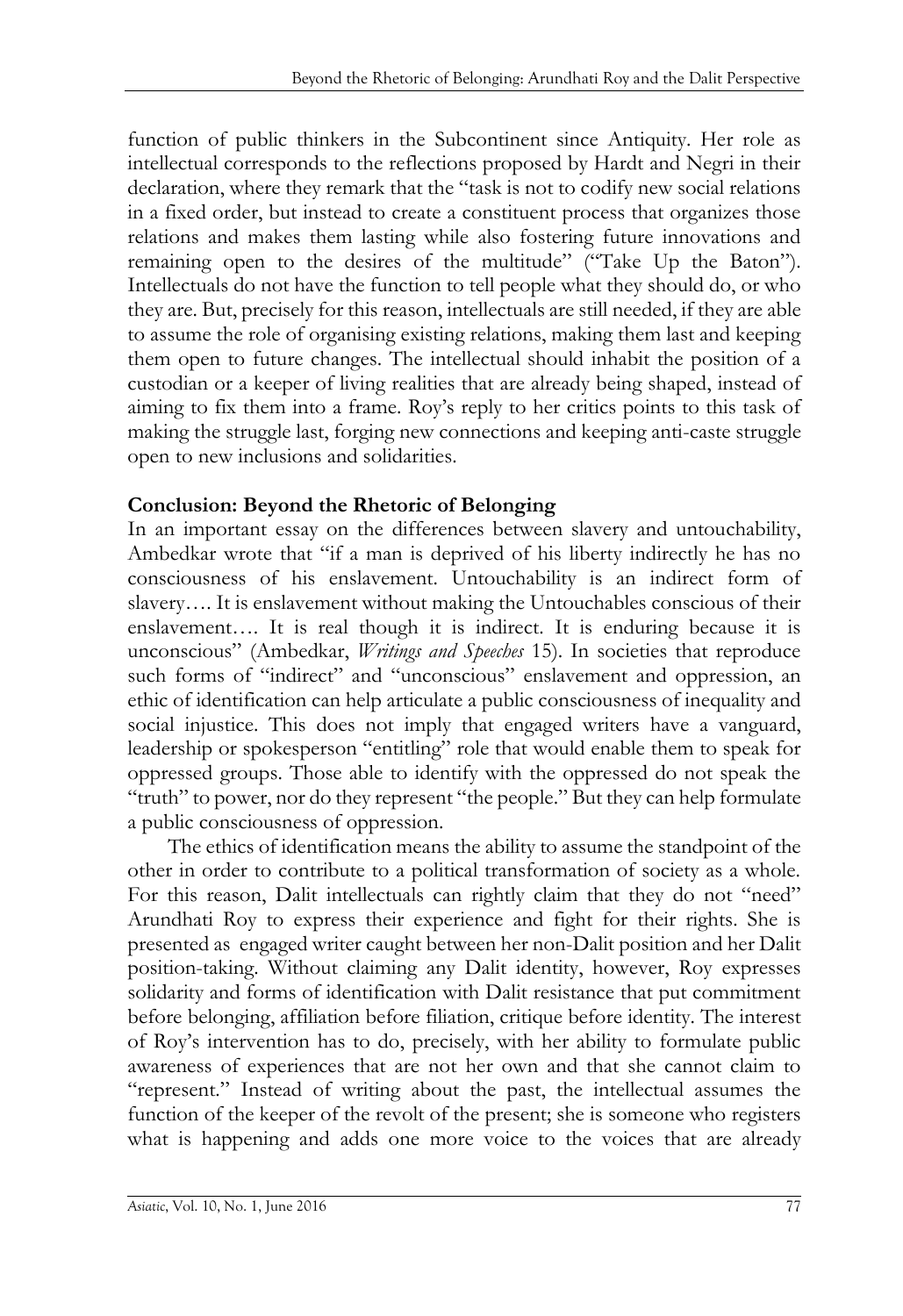speaking. Roy does not defy the problematic, even paradoxical act of feeling the imperative and being reminded of the impossibility of narrating "authentic" Dalit historical experiences. But she is definitely aware of her position as engaged *writer.* In an interview with Siddhartha Deb published in the New York Times the same year of the publication of the new edition of *Annihilation of Caste,* Roy writes, in relation to her role as creative writer and author of a novel:

I'm not a person who likes to use fiction as a means. I think it's an irreducible thing, fiction. It's itself. It's not a movie, it's not a political tract, it's not a slogan. The ways in which I have thought politically, the proteins of that have to be broken down and forgotten about, until it comes out as the sweat on your skin. (Deb)

If this statement applies to fiction, how do her literary abilities feed into her nonfictional writing? Could her introduction to *Annihilation of Caste* be read differently, starting from this declaration? Instead of providing a slogan or a manifesto, Arundhati Roy's engagement is a process in which political thought "comes out" as "sweat on your skin": it is the expression of a condition that is not innate or inherent to her but rather acquired with continuous effort, critical reflection and engagement. The model of politics indicated through Roy's response to her critics enables other intellectuals to go beyond their own position, or rather *take* new positions in the attempt to construct new forms of social affiliation, alongside people who are already struggling in the streets and city squares. In the context of defining their intellectual position in their "declaration," Hardt and Negri refer to the example of *Invisible Man,* Ralph Ellison's novel on racial discrimination in the USA, and write:

Ralph Ellison's invisible man, after an arduous journey through a racist society, developed the ability to communicate with others in struggle. 'Who knows,' Ellison's narrator concludes, 'but that, on the lower frequencies, I speak for you?' Today, too, those in struggle communicate on the lower frequencies, but, unlike in Ellison's time, no one speaks for them. The lower frequencies are open airwaves for all. And some messages can be heard only by those in struggle. ("Take Up the Baton")

On the lower frequencies, the exchange between Roy and her critics can indicate a new model for political engagement, whereby writing is always embedded in a relationship to living, speaking, vocal constituencies that do not need anyone to speak *for* them. Yet, on the lower frequencies, these kinds of exchanges can contribute to formulating a public consciousness of oppression: beyond the rhetoric of belonging, the ethics of identification involves the ability to assume the position of the oppressed, without appropriating it, but in order to foster a truly political transformation of society.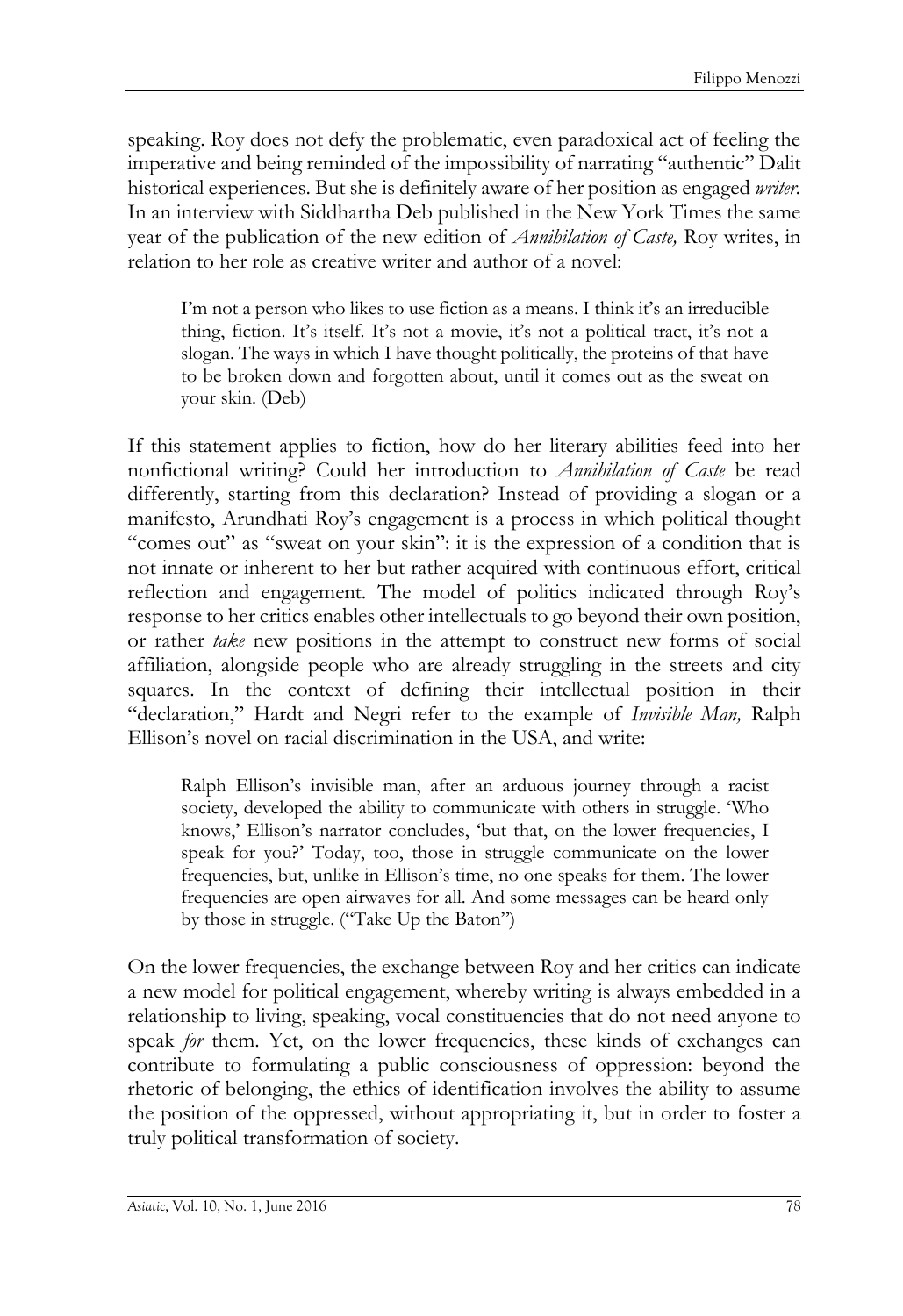#### **Works Cited**

- Abraham, Joshil K and Judith Misrahi-Barak, eds. *Dalit Literatures in India.* New Delhi: Routledge, 2016.
- Agamben, Giorgio. *Remnants of Auschwitz: The Witness and the Archive.* Trans. Daniel Heller-Roazen. New York: Zone, 1999.
- Ambedkar, B.R. *Writings and Speeches.* Vol. 5. Comp. Vasant Moon. Bombay: Government Central Press, 1989.
- ---. *Annihilation of Caste: The Annotated Critical Edition.* Ed. S. Anand. New York: Verso, 2014.
- Badiou, Alain. *Ethics: An Essay on the Understanding of Evil*. Trans. Peter Hallward. London: Verso, 2001.
- Dalit Camera. "An Open Letter to Ms Arundhati Roy." 2014.
- [http://roundtableindia.co.in/index.php?option=com\\_content&view=article&i](http://roundtableindia.co.in/index.php?option=com_content&view=article&id=728%203:an-open-letter-to-ms-arundhati-roy&catid=119&Itemid=132) [d=728 3:an-open-letter-to-ms-arundhati-roy&catid=119&Itemid=132.](http://roundtableindia.co.in/index.php?option=com_content&view=article&id=728%203:an-open-letter-to-ms-arundhati-roy&catid=119&Itemid=132) 21 December 2015.
- Deb, Siddhartha. "Arundhati Roy, the Not-so-Reluctant Renegade." *New York Times* 5 April 2014.
- Gokhale-Turner, Jayashree B. "The Dalit panthers and the radicalisation of the untouchables." *The Journal of Commonwealth & Comparative Politics* 17.1 (1979): 77-93.
- Guru, Gopal. "Politics of Representation." 2001. [http://www.indiaseminar.com/2001/508/508%20gupal%20guru.htm.](http://www.indiaseminar.com/2001/508/508%20gupal%20guru.htm) 15 January 2016.
- Hardt, Michael and Antonio Negri. "Take Up the Baton." *Jacobin*. 2012. [https://www.jacobinmag.com/2012/05/take-up-the-baton/.](https://www.jacobinmag.com/2012/05/take-up-the-baton/) 15 January 2016.
- Hirsch, Marianne. "The generation of Postmemory." *Poetics today* 29.1 (2008): 103-128.
- Landsberg, Alison. "Memory, Empathy, and the Politics of Identification." *International Journal of Politics, Culture, and Society* 22.2 (2009): 221-29.
- Laruelle, François. *Intellectuals and Power.* With Philippe Petit. Trans. Anthony Paul Smith. Cambridge: Polity, 2015.
- Laub, Dori. "An Event without a Witness: Truth, Testimony and Survival." *Testimony: Crises of Witnessing in Literature, Psychoanalysis and History* Eds. Shoshana Felman and Dori Laub. New York: Routledge, 1992. 75-92
- Lazarus, Neil. *The Postcolonial Unconscious.* Cambridge: Cambridge UP, 2011.
- Mohanty, Chandra Talpade. "Under Western Eyes: Feminist Scholarship and Colonial Discourses." *Feminist Review* 30 (1988): 61-88.
- Prashad, Vijay. "Afro-Dalits of the Earth, Unite!" *African Studies Review* 43.1 (2000): 189-201.